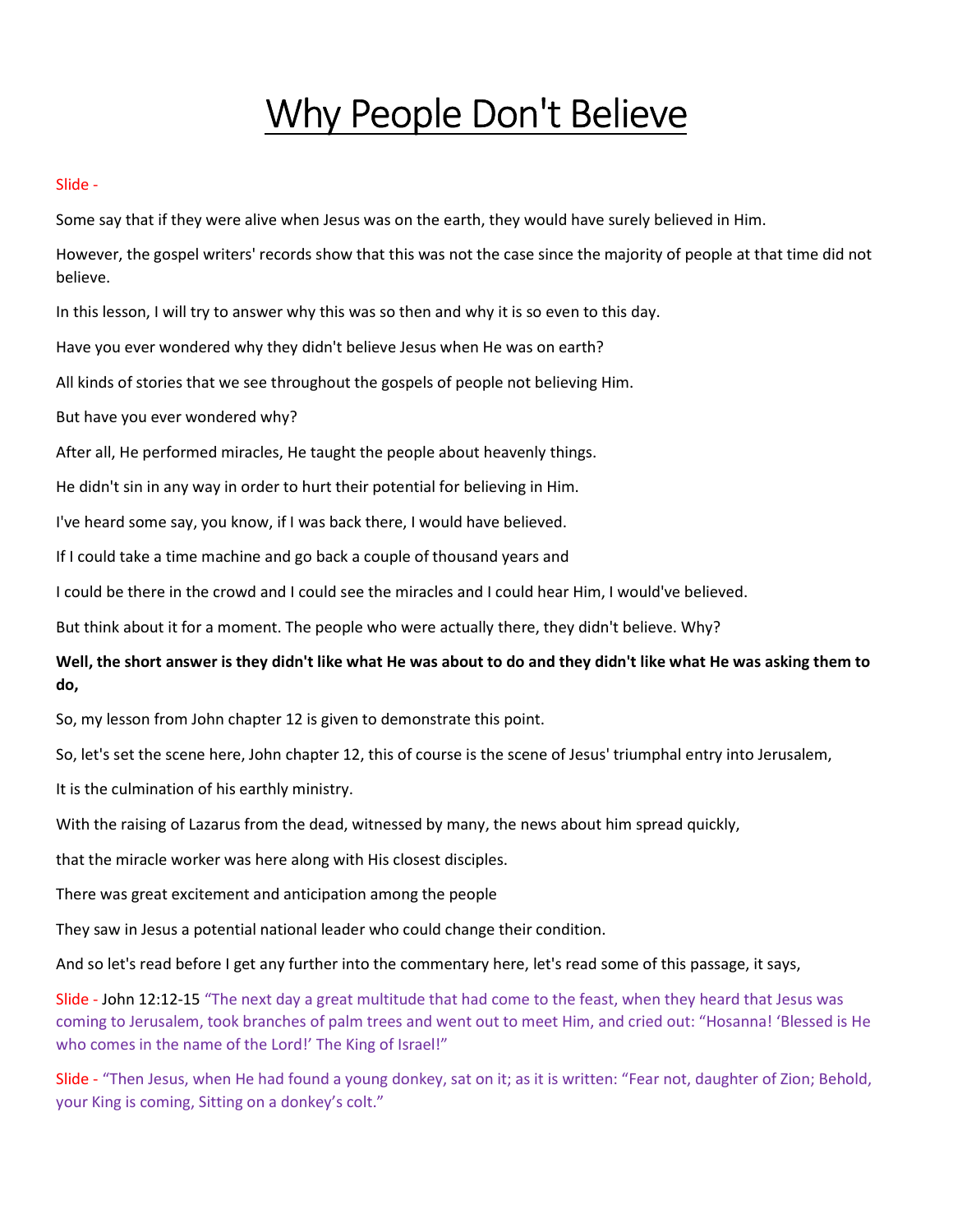Slide - "His disciples did not understand these things at first; but when Jesus was glorified, then they remembered that these things were written about Him and that they had done these things to Him. Therefore the people, who were with Him when He called Lazarus out of his tomb and raised him from the dead, bore witness."

Slide - "For this reason the people also met Him, because they heard that He had done this sign. The Pharisees therefore said among themselves, "You see that you are accomplishing nothing. Look, the world has gone after Him!"

So, as I mentioned, great excitement, great anticipation among the people.

they saw in Jesus a potential national leader who could change their condition,

I mean, if he could raise a man from the dead, he could perhaps raise a nation from bondage and poverty to freedom and prosperity, no longer under the yoke of Roman oppression.

Slide - This was it. Their time was here. And so they hailed him as king.

I mean, only kings entered a city with the populace cheering them, it wasn't something that was done for just anybody.

This was an ancient custom of making a king out of one who showed leadership or bravery or as in Jesus's case, showed signs that they were from God.

So they didn't just cheer him as he entered the city, they were ready to make him their king.

## Notice without a word as he enters the city but the scene and the mood will change very quickly when the words that Jesus speaks to the crowd are said.

So, while this frenzied activity is going on, a seemingly insignificant event occurs.

Just that doesn't seem to match, that kind of breaks the rhythm of what's going on here.

Two Greeks in the crowd seek to speak with Jesus in John 12:20-22

Now John doesn't tell us if these two actually spoke to the Lord,

however, we do know that at this point Jesus was ready to reveal the will of God concerning his plan for man's salvation.

I'm only speculating here but perhaps this was the topic of their private conversation that Jesus chooses to share with the crowd in the following verses.

He may have talked to these two Greeks about some of the things he was going to share with the adoring crowd.

It's likely that the appearance of these two Greek converts to Judaism arriving so close to Jesus's final work on the cross,

hinted at the fact that the good news of his death and his burial and his resurrection would soon be preached to all men according to God's plan, designed before the foundation of the world, (I Peter 1:20).

So, at this point, John changes from kind of a general narrative of what was taking place and he telescopes into a closeup of Jesus addressing the excited crowd that has gathered around him.

And without any introduction or preamble Jesus preaches the core gospel message to them.

Slide - John 12:23-26 "But Jesus answered them, saying, "The hour has come that the Son of Man should be glorified. Most assuredly, I say to you, unless a grain of wheat falls into the ground and dies, it remains alone; but if it dies, it produces much grain."

Slide - "He who loves his life will lose it, and he who hates his life in this world will keep it for eternal life. If anyone serves Me, let him follow Me; and where I am, there My servant will be also. If anyone serves Me, him My Father will honor."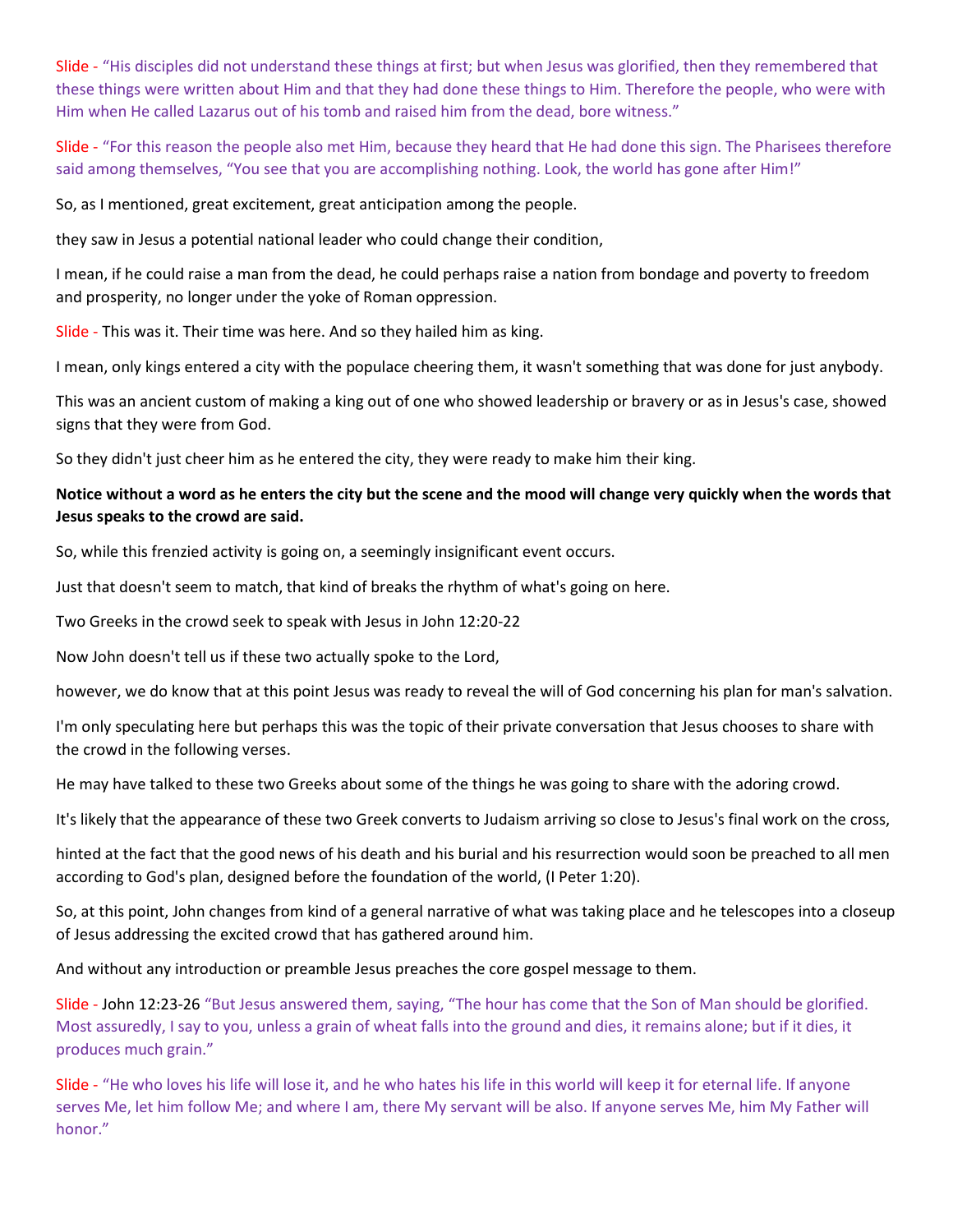And so, in these few words Jesus reveals the mystery concerning the way God has engineered the salvation of mankind, and the part that each one plays in God's plan.

Slide - And so, you have God's part. Well, God's part includes a crucified savior, that's his contribution.

God's way to deal with the cause of mankind's present suffering and eventual condemnation and eternal spiritual death,

his manner of dealing with that is through a process called atonement, that's his answer to that.

The death of one in payment for the sins of all.

The perfect sinless life of Jesus freely offered to remove the offenses and the guilt of mankind.

You see, unlike animal sacrifices where creatures that have no conscience,

therefore, they have no sin and they have no free will, therefore, they really don't have any spiritual value.

These creatures were offered as a preview of the true atonement that was to come.

Well, then, Jesus will be offered and done so as an act of his will and he will offer himself as a perfect sacrifice,

he had no sin because he had perfectly obeyed and fulfilled God's law.

And his offering atoned for all sin because his offering was perfect and divine since he was the divine son of God.

And so Jesus reveals how God chose to deal with sin.

The offering of his son as atonement or payment, for the sins of all men.

There would now be a remedy, there would now be a final solution for the curse of sin and death that affected all of mankind, both Jew and Gentile.

Slide - There's also man's part. Man's part would be a crucified life.

The continual putting to death of the carnal man.

The continual putting to death of pride and selfishness and greed and sexual immorality and so on and so forth.

The continual putting to death of these things and the raising up of the spiritual man in humility and submissiveness,

this was the ongoing task of the true disciple of Jesus.

This was basically the choice and how to implement that correct choice in one's life.

God provides the crucified savior.

We provide the crucified life

so that was the proposal that Jesus was making here in the beginning of his speech

so the crowd is listening to him and they respond and how do the crowd respond?

#### Well, they didn't like it, that's how they responded.

They didn't like the idea of a crucified savior and even less the idea of a crucified life.

Slide - John 12:27-30 "Now My soul is troubled, and what shall I say? 'Father, save Me from this hour'? But for this purpose I came to this hour. Father, glorify Your name." Then a voice came from heaven, saying, "I have both glorified it and will glorify it again."

Slide - Therefore the people who stood by and heard it said that it had thundered. Others said, "An angel has spoken to Him." Jesus answered and said, "This voice did not come because of Me, but for your sake.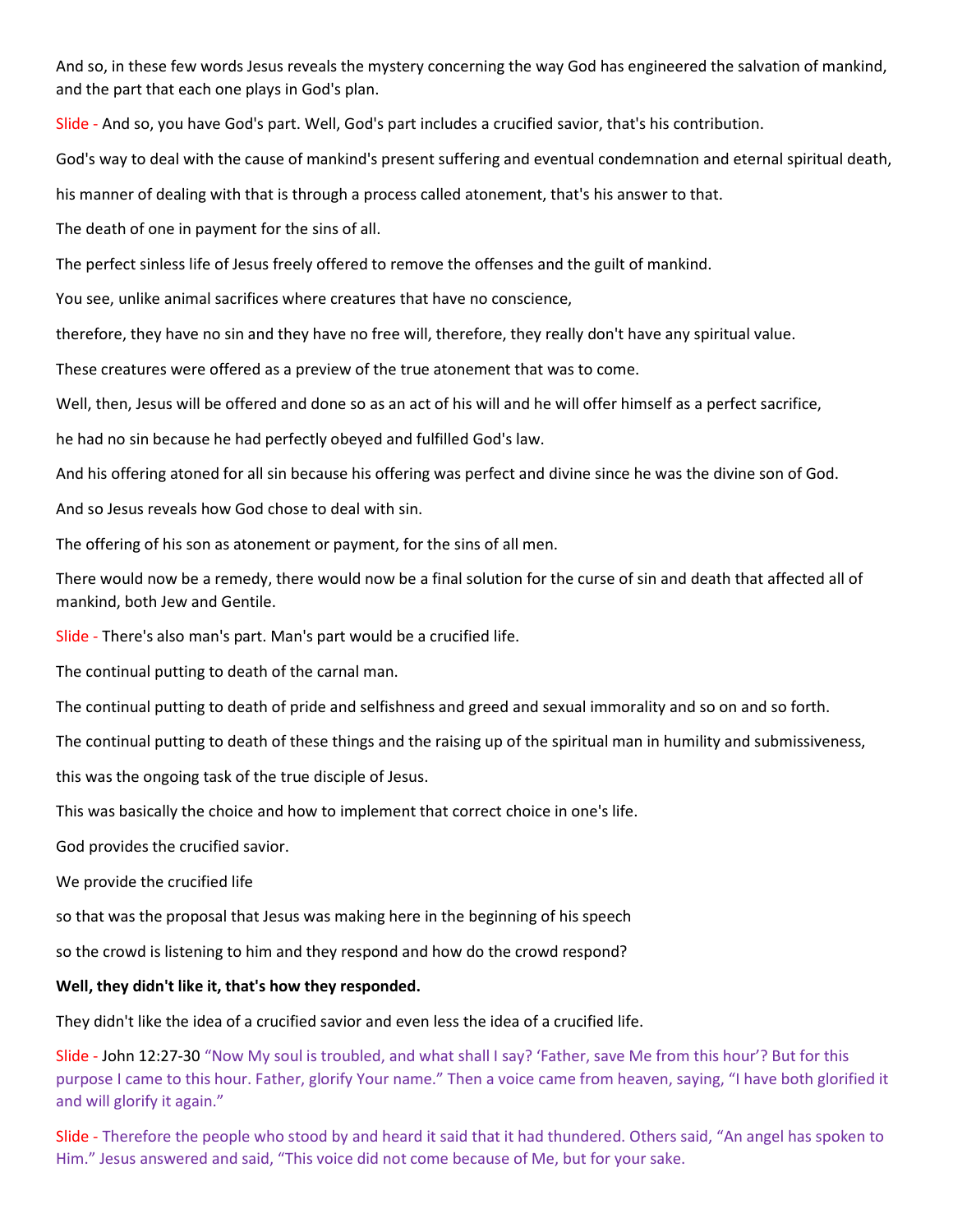So, Jesus continues his discourse with a prayer, if there was any doubt about his person or the authority of his message,

the audible response from heaven should have dispelled all doubt, right? Wrong.

What do people say when they hear this voice from heaven?

Well, some sort of tossed it aside as a natural occurrence.

I think it must have been some thunder or lightning or something.

Others compromised and said well, maybe it was an angel that spoke to Jesus, no one, however, accepted that it was God himself,

not only God himself but God was confirming what Jesus was saying about the crucified savior and the crucified life.

Jesus' words acting as a sobering shower of reality for the crowd, now in case there was any doubt about what was said previously,

Jesus is even more graphic in his description of the final step in his mission and its results and so we read in;

Slide - John 12:31-33 "Now is the judgment of this world; now the ruler of this world will be cast out. And I, if I am lifted up from the earth, will draw all peoples to Myself." This He said, signifying by what death He would die."

The world disintegrated because of sin and in bondage because of its fear of death had tried to organize itself without God and had selected a new ruler, a new prince.

The devil himself.

Now, however, this order was changed forever because with his atoning sacrifice,

Jesus would blot out sin He would free the captives from the fear of death and he would destroy forever the power of Satan.

Slide - Now the hard news in all of this for his hearers was that all of these things would be accomplished through his death on the cross and his glorious resurrection.

Not through some new political order where he would lead the Jewish nation to freedom and prosperity as their earthly king.

Forget this king business, he's saying to them.

The only way that you'll be free from death and condemnation is if I die and I resurrect, only if this happens can you be free.

#### And so we see a second response from the crowd and you know what the second response is? They didn't like it.

They didn't like the first thing he said and they didn't like the second thing that he said.

Slide - John 12:34 "The people answered Him, "We have heard from the law that the Christ remains forever; and how can You say, 'The Son of Man must be lifted up'? Who is this Son of Man?"

And so the crowd goes from adoration, think now, to doubt, and now to outright scorn and challenge.

Slide - After all, they're saying who is this son of man? Our Messiah is going to live forever.

Our Messiah will be great and powerful.

Our Messiah, he's not going to be some dead sacrifice, he's not going to be humble or meek or a servant, on the contrary, he's going to be a king.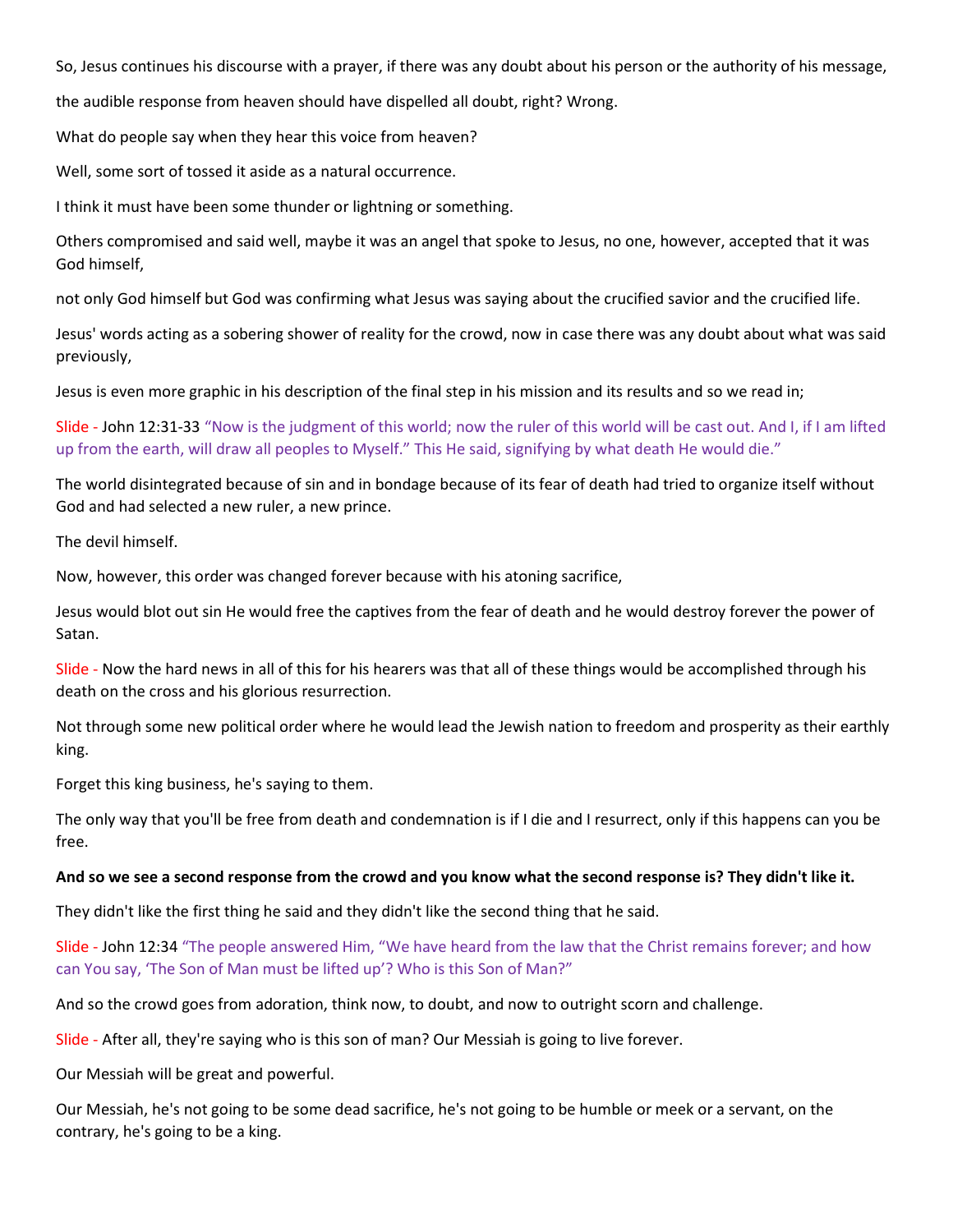And he's going to bring with him everything that a king brings.

## The point of the lesson is right here, if you're wondering.

Right here. Slide - They did not like or accept a crucified savior.

Their Messiah was not envisioned as a servant with a meek and a humble spirit.

In addition to this, Slide - they didn't like or want a crucified life.

Their vision of deliverance didn't picture a life of service in humility, they wanted greatness.

They wanted to share in the earthly glory that a powerful leader could bring.

Not the shame of the cross borne by the sacrificial lamb of God, this was not what they saw in their future.

Now we see Jesus responding to the crowd.

Slide - John 12:35-36 "Then Jesus said to them, "A little while longer the light is with you. Walk while you have the light, lest darkness overtake you; he who walks in darkness does not know where he is going. While you have the light, believe in the light, that you may become sons of light."

And so the Lord does not respond with another miracle or a sign, that would have been a very human thing to do, right, you don't believe me, watch this, you know, poof, no, he doesn't respond in that way.

He doesn't even respond with more teaching in order to prove them wrong.

Slide - Instead, he gives them a caution. A warning. Walk while you have the light.

Put your trust, he says, in the light.

Jesus, who could read men's hearts, saw what was in their hearts.

They wanted to find God in signs and miracles, external manifestations, earthly glory, rewards, they were looking for him there.

They looked for God with physical eyes in ways that they saw other men, but Jesus cautions them to find God,

To find the truth and the way to life through the eyes of light that is sent from God,

from above, and not from below, in other words, they could only see the truth through God's light and not through their own light.

God's light was brought to them by Jesus.

Not his personal physical presence but through the words and the teachings that he brought from God.

This was the light that God himself provided to enable mankind to see him and to know him and to find him.

So, what are the results? Well, do you remember the original question? Why didn't they believe him?

And even some might say, if I was there, I would've believed.

What happens next?

Slide - John 12:37-43 "But although He had done so many signs before them, they did not believe in Him, that the word of Isaiah the prophet might be fulfilled, which he spoke: "Lord, who has believed our report? And to whom has the arm of the Lord been revealed?" Therefore they could not believe, because Isaiah said again: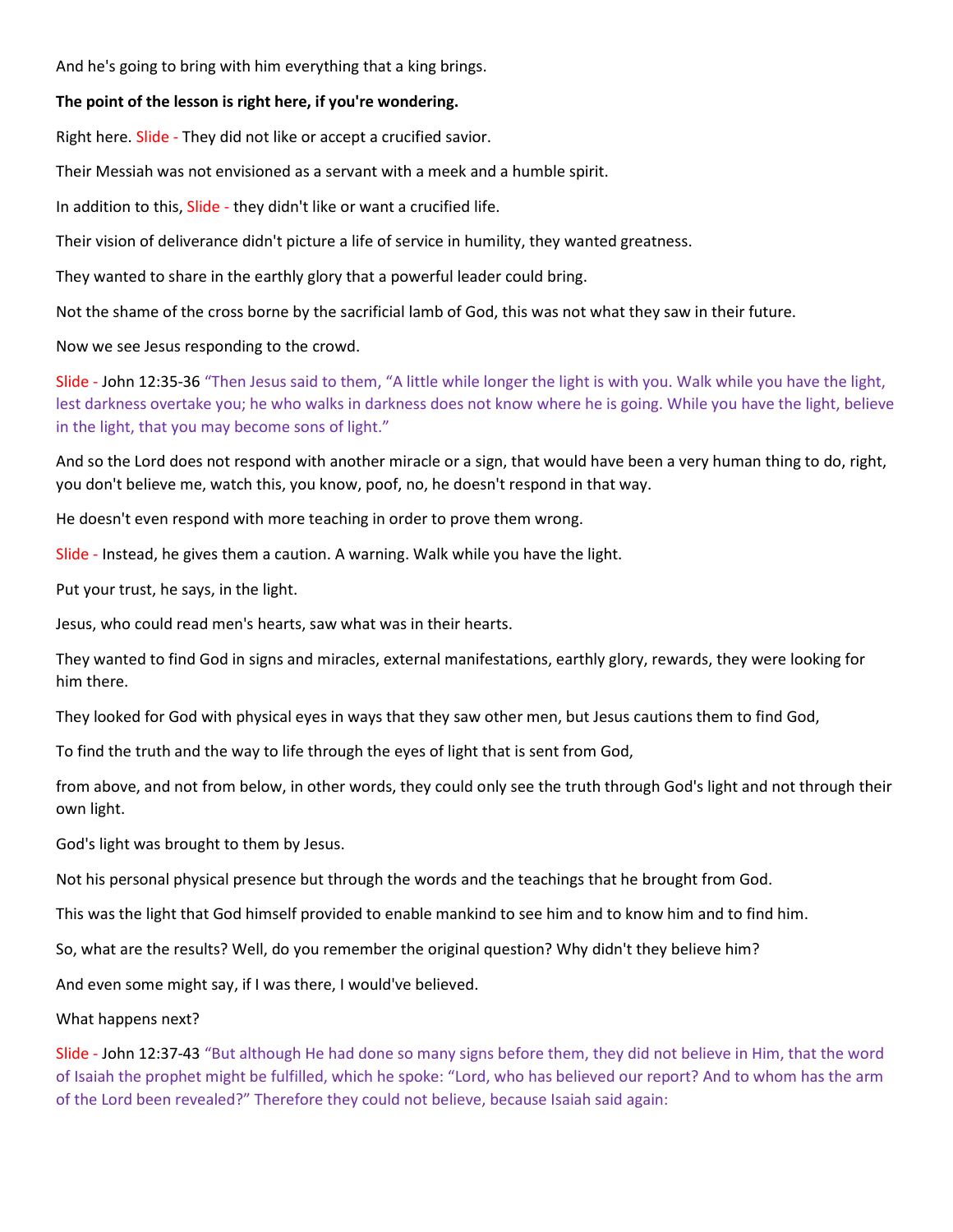Slide - "He has blinded their eyes and hardened their hearts, Lest they should see with their eyes, Lest they should understand with their hearts and turn, So that I should heal them." These things Isaiah said when he saw His glory and spoke of Him.

Slide - Nevertheless even among the rulers many believed in Him, but because of the Pharisees they did not confess Him, lest they should be put out of the synagogue; for they loved the praise of men more than the praise of God.

# Slide - These verses explained that they did not believe him because their hearts were hardened by sin and indifference.

This was evident long before Jesus appeared but even the miracles and the signs and the teachings that he did were not able to pierce their hard hearts.

Even after raising Lazarus from the dead, if you read that passage, he's just raised Lazarus from the dead,

they know it's not a trick because Lazarus they know has been in the grave for like four days, he stinks.

And yet he comes out, at Jesus's word and what was their response?

Their response was to make a plot to figure a way to kill him.

We can't let this guy keep going. He's raising people from the dead.

We've got to get rid of him, think about that for a second.

They want to get rid of the guy who has the power to raise people from the dead.

What chance do you think they have of doing that?

They cared more about what men would say than what God would say.

They were so invested in this world that they would not risk their stake in this world in order to take hold of the better world that was to come.

Even though the signs and miracles pointed them towards a sure but unseen life after this life, they refused to take a step towards it for fear of losing their place in the physical world they could still see and touch.

There's a sort of an epilogue to this story and it comes in the form of a promise starting in verse 44.

Slide - John 12:44-50 "Then Jesus cried out and said, "He who believes in Me, believes not in Me but in Him who sent Me. And he who sees Me sees Him who sent Me. I have come as a light into the world, that whoever believes in Me should not abide in darkness.

Slide - 47 And if anyone hears My words and does not believe, I do not judge him; for I did not come to judge the world but to save the world. He who rejects Me, and does not receive My words, has that which judges him—the word that I have spoken will judge him in the last day.

Slide - 49 For I have not spoken on My own authority; but the Father who sent Me gave Me a command, what I should say and what I should speak. And I know that His command is everlasting life. Therefore, whatever I speak, just as the Father has told Me, so I speak."

So, what's the promise?

## Slide - For those who believe, Jesus assures the believer that his faith and his way is secure.

Because God was the source of the light that guided him into eternity.

Don't be afraid, be absolutely sure that you are going to go where the Bible is promising you to go because the one who is promising is God himself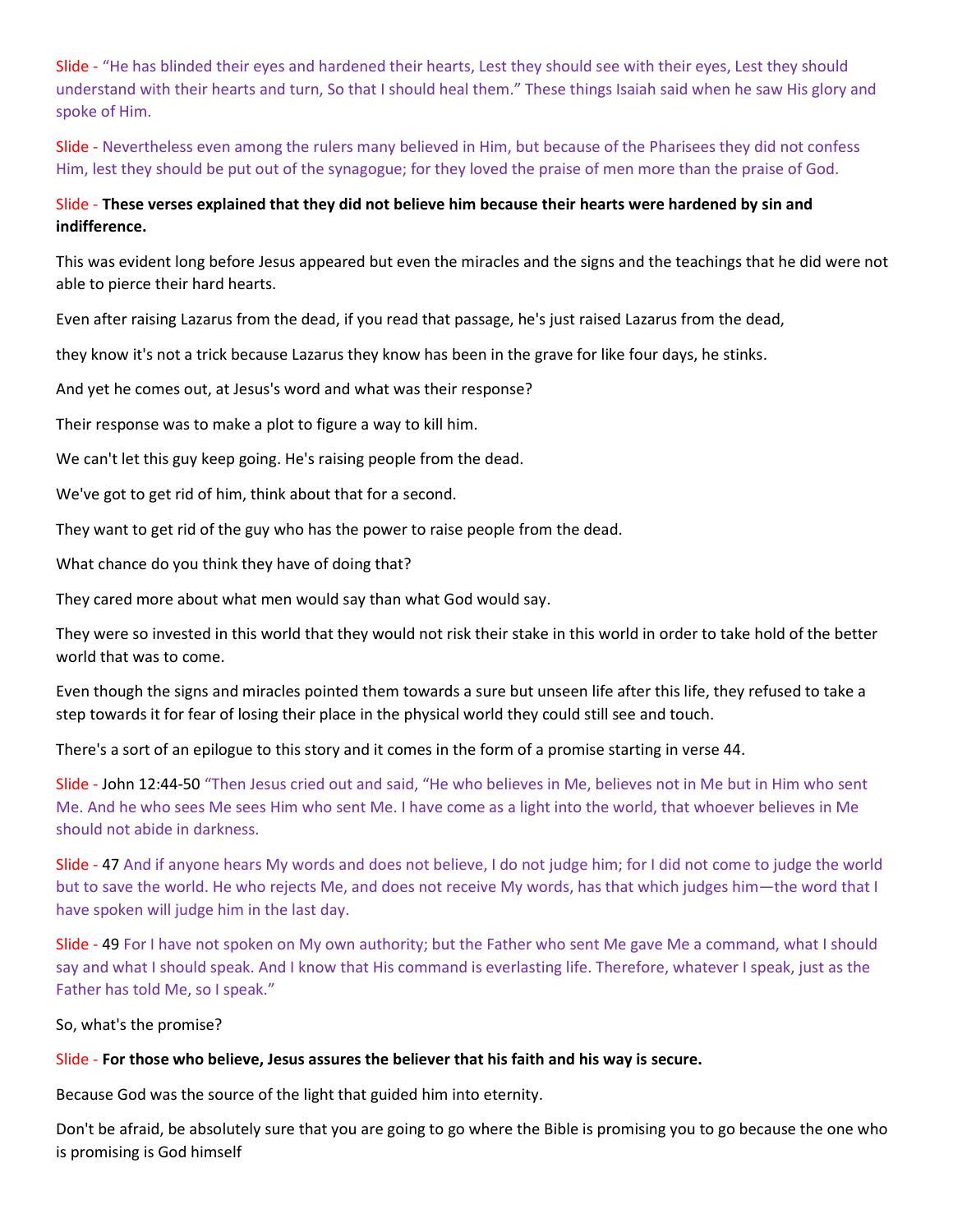and then conversely, he says to disbelievers, the promise that the way offered to them was the very way that led to God and this fact would be confirmed on the last day.

## Isn't that interesting? He says to believers; you're not going to make it because you didn't believe.

He says to them; the promise I'm giving you is the promise you need to get to heaven.

He is reminding them that they are rejecting the truth.

That they are rejecting the sure promise of heaven.

In effect, these were two sides of the same promise.

For those who believed and obeyed, they were words of salvation and welcome on the last day

and for those who disbelieved, they would be words of condemnation and rejection on the last day.

This is what he's saying, I'm telling you. But we're asking the same question today, aren't we?

Why don't people believe?

Some might say that it's because Jesus isn't here in the flesh, performing miracles but that can't be the reason since they refused to believe when he was here on earth performing many miracles.

Slide - No, the answer is the same today as it was then.

Belief continues to require a crucified Lord and a crucified life.

And people do not like that any better now than they did back then.

Today, we continue to want a Lord who will allow us to live our lives in our own way since crucifixion of the flesh, even metaphorically, is still offensive to most people.

Our lack of faith or our weak faith renders us at times unable to give up earthly physical things in order to require eternal heavenly things.

Because nothing has changed and I have no better response to mankind's disbelief than what Jesus himself has prescribed to offer a largely disbelieving world.

The message today is exactly the same as the message that Jesus gave to his disciples.

Slide - Mark 16:15-16 "And He said to them, "Go into all the world and preach the gospel to every creature. He who believes and is baptized will be saved; but he who does not believe will be condemned."

Such a short verse that compresses everything down to just two ideas.

Those who believe and are baptized, they'll be saved and those who disbelieve, well, obviously, if they disbelieve, they won't accept baptism but those who disbelieve will be condemned.

Rejecting this verse, saying it doesn't really mean this, it means something else or they say it's not legitimate.

It doesn't appear in certain manuscripts.

Everything they can think of to try to discredit this simple verse where Jesus is simply laying out 2000 years later the very same choice that the people in the crowd had on that day when they celebrated his entrance into the city of Jerusalem and then when he began to talk to them about the crucified Lord and the crucified life, oh, they backed up, is that really God speaking?

Maybe that was just thunder, maybe that was just something I heard, maybe it's just a phase I went through.